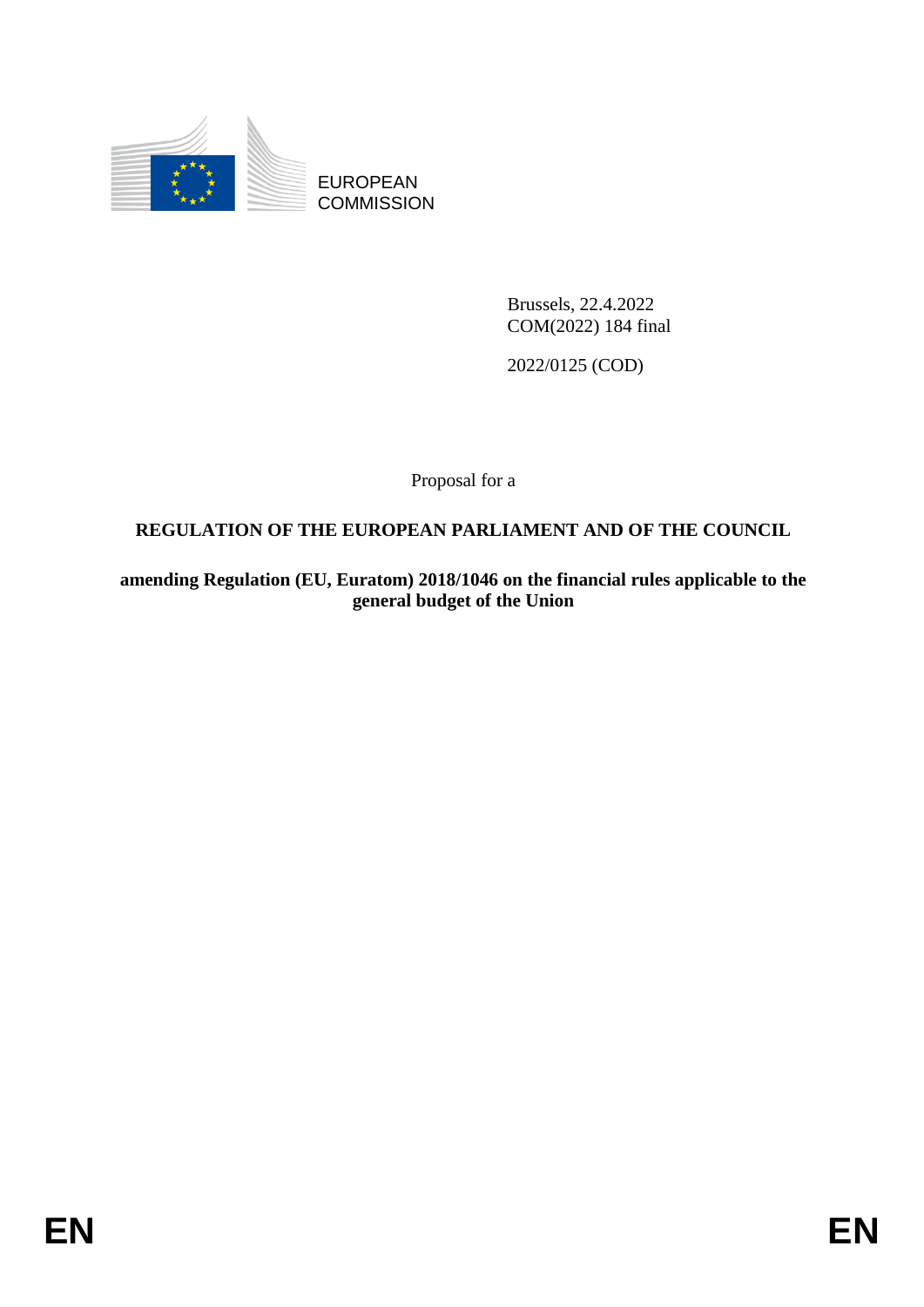### **EXPLANATORY MEMORANDUM**

#### **1. CONTEXT OF THE PROPOSAL**

#### **• Reasons for and objectives of the proposal**

The Financial Regulation<sup>1</sup> lays down the principles and general financial rules for establishing and implementing the Union budget and controlling Union finances.

When a fine, other penalty or sanction is imposed by the Commission but contested before the Union courts, their addressees may either provisionally pay the fine or provide a bank guarantee covering the amount of the fine and the applicable interest for deferred payment, until the final judgment is rendered. In case of provisional payment, the party concerned shall credit the amount to a bank account of the Commission. Since 2009, the fines provisionally paid to the Commission are deposited in a dedicated fund (BUFI) to be directly or indirectly invested in very secure government bonds to preserve their value in case such amounts should be returned to the concerned party on foot of the cancellation or reduction of the fine by the Union courts.

In its ruling of 20 January 2021 in case C-301/19 P, *Commission* v *Printeos*, the Court held that, when acting pursuant to the obligation under Article 266(1) TFEU to take the necessary measures to comply with a judgment of the Court of Justice of the European Union reducing or annulling a competition fine provisionally paid by an undertaking, the Commission is obliged to pay default interest for late repayment of the fine from the date on which the undertaking provisionally paid the fine until the date of repayment.

In the context of its appeal in case C-221/22 P, *Commission* v *Deutsche Telekom*, the Commission requested the Court to review its judgment in *Printeos* with a view to clarifying the obligations which are incumbent on the Commission in the event of the reduction or annulment of a provisionally paid fine to adequately compensate the addressee of a fine for the unavailability of the fine paid during the period when it was subject to judicial review.

However, as long as the Court of Justice has not provided the clarifications sought, the Commission is faced with unprecedented interest claims far exceeding the interest earned on the amounts provisionally paid, and for which appropriate solution needs to be found in the Union budget. Without prejudice to the outcome of the appeal in case C-221/22 P, it is therefore urgent to propose legislative measures to ensure an appropriate level of compensation in the event of reimbursement of a provisionally paid fine and the ability of the Union budget to satisfy the resulting financial needs. This requires a number of targeted amendments to Articles 48(2), 99(4), 107(2) and 108(1), (2) and (4)

Pursuant to the general principle of *restitutio in integrum* applicable to the reimbursement of fines, other penalties or sanctions imposed by Union institutions and provisionally paid that are later cancelled or reduced by the Court of Justice of the European Union, it should be clarified that any negative return on the provisionally collected amount of such fines, other penalties or sanctions should not be deducted from the amount to be repaid.

To compensate for the loss of enjoyment of monies from the date the undertaking provisionally paid the fine to the Commission until the date of repayment, it is proposed that the amount repaid should be increased by an interest at the rate applied by the European

1

<sup>&</sup>lt;sup>1</sup> Regulation (EU, Euratom) 2018/1046 of the European Parliament and of the Council of 18 July 2018 on the financial rules applicable to the general budget of the Union, amending Regulations (EU) No 1296/2013, (EU) No 1301/2013, (EU) No 1303/2013, (EU) No 1304/2013, (EU) No 1309/2013, (EU) No 1316/2013, (EU) No 223/2014, (EU) No 283/2014, and Decision No 541/2014/EU and repealing Regulation (EU, Euratom) No 966/2012. (OJ L 193, 30.7.2018, p. 1.)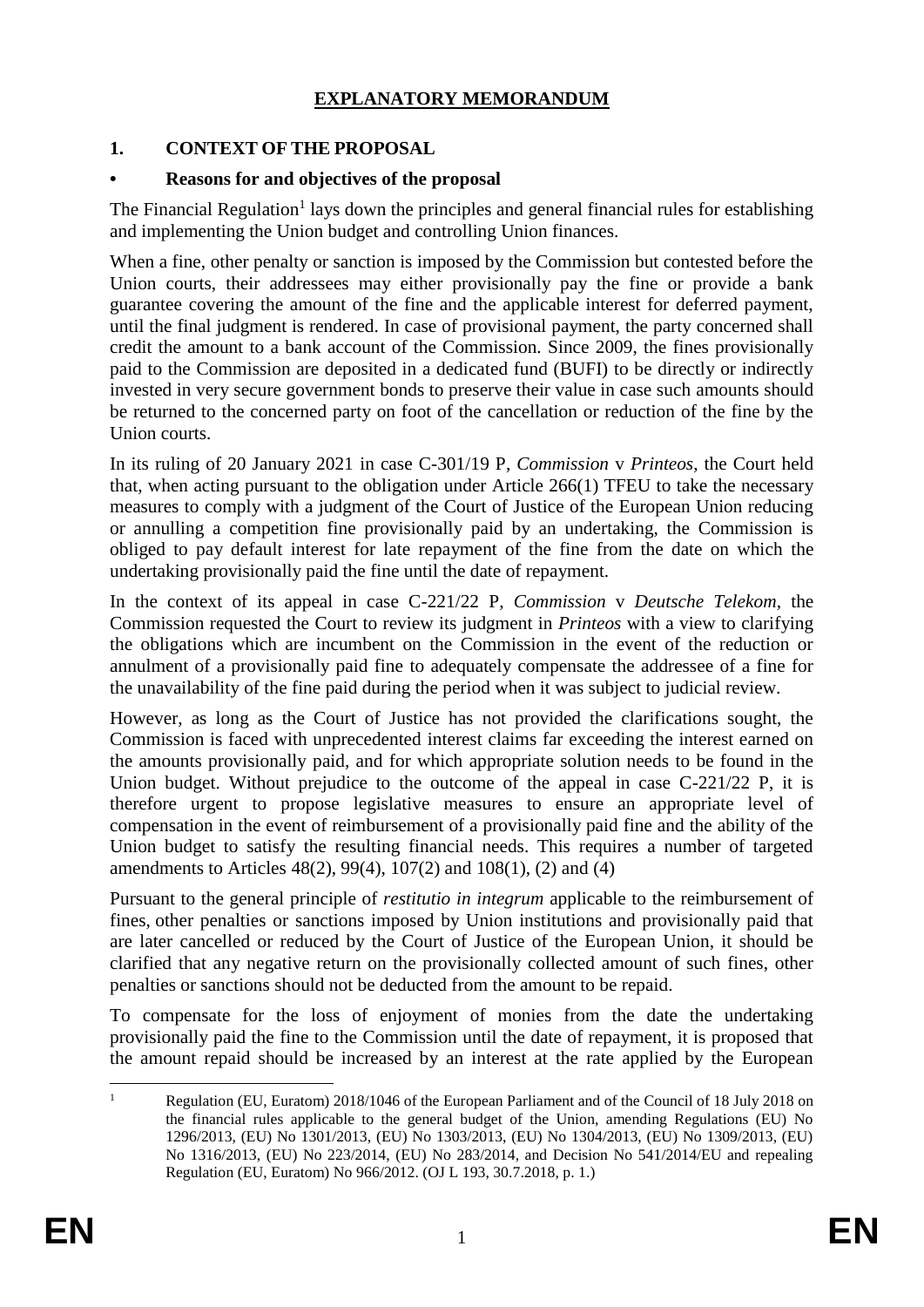Central Bank to its principal refinancing operations increased by one and a half percentage points as an adequate compensation for the undertaking in such situations, which excludes the need to apply any other interest rate on that amount. That rate corresponds to the interest rate applicable in relation to the debtor when the debtor chooses to defer the payment of a fine, another penalty or a sanction, and provides a financial guarantee instead of payment.

By derogation from the general rule that the budget shall not contain negative revenue, it should be specified that the above-referred interest and any other charge due on such cancelled or reduced amounts of fines, other penalties or sanctions, including any negative return related to those amounts should be considered as negative revenue of the Union's budget, so as to avoid any undue effect on the expenditure side of the Union budget.

In order to remedy as soon as possible the excessive strain on the expenditure side of the Union budget, this proposal is presented separately from the upcoming revision of the Financial Regulation.

#### **• Consistency with existing provisions on the policy area**

This proposal is fully consistent with the existing general financial rules and aims at avoiding excessive strain on the Union budget resulting from the *Printeos* case law.

### **2. LEGAL BASIS, SUBSIDIARITY AND PROPORTIONALITY**

#### **• Legal basis**

The proposal is based on Article 322(1) of the Treaty on the Functioning of the European Union (TFEU).

#### **• Subsidiarity (for non-exclusive competence)**

The adoption of Union's general financial rules falls under the exclusive competence of the Union.

#### **• Proportionality**

This proposal aims at ensuring an adequate compensation in the event of the reimbursement of provisionally paid fines, other penalties or sanctions and ensuring the ability of the Union to satisfy the resulting financial obligations. It does not contain rules that would not be necessary to achieve the objectives of the Treaty.

#### **3. RESULTS OF EX-POST EVALUATIONS, STAKEHOLDER CONSULTATIONS AND IMPACT ASSESSMENTS**

#### **• Stakeholder consultations**

No stakeholder consultation has been conducted for this limited amendment.

#### **• Impact assessment**

In line with the Commission's statement on future revisions of the Financial Regulation<sup>2</sup>, no impact assessment is required. The Financial Regulation provides the general rules and the toolbox for the implementation of the spending programmes. There are therefore no direct economic, environmental or social impacts that result from revisions of the legislation, which could effectively be analysed in an impact assessment. The value added of impact assessments comes when making policy choices on specific spending programmes, which have to comply with the regulatory framework provided by the Financial Regulation. Instead,

 $\overline{2}$ <sup>2</sup> 2018/C 267 I/01.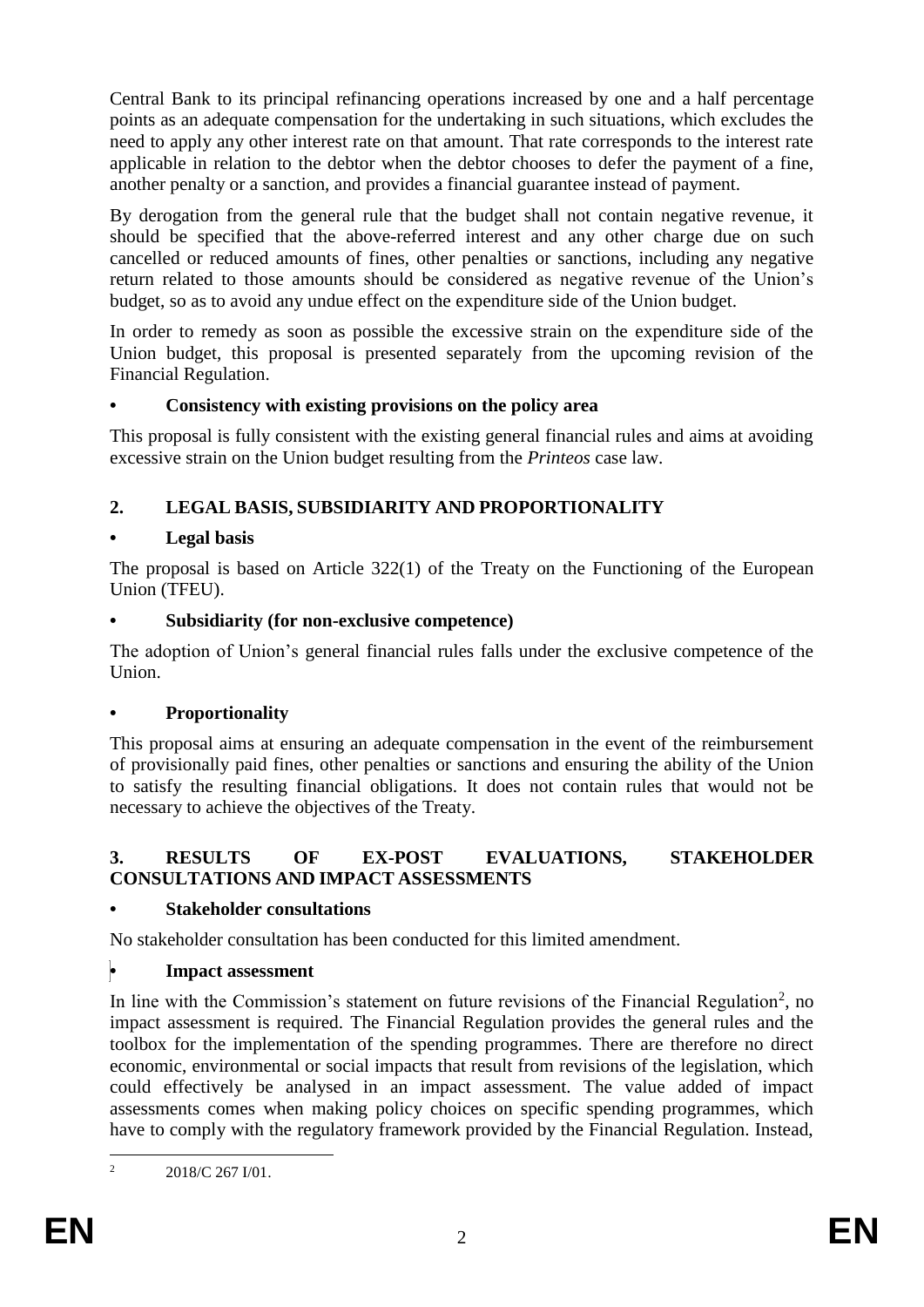an ex ante evaluation has been carried out for this proposal, in particular in order to identify the most appropriate way to reflect the recent case-law as regards the companies concerned but also in terms of budgetary treatment of the corresponding amounts.

### **• Regulatory fitness and simplification**

While this amendment of the Financial Regulation does not fall under the Regulatory Fitness and Performance Programme (REFIT), it contributes to the Better Regulation agenda. This proposal responds to the need to revisit the provisions on default and compensatory interests, and negative revenue, in line with the recent case-law. The proposed approach is fully in line with the better regulation framework and simplification efforts.

### **• Fundamental rights**

The proposal complies with the Charter of Fundamental Rights of the Union.

### **4. BUDGETARY IMPLICATIONS**

The proposal does not have budgetary implications.

#### **5. DETAILED EXPLANATION OF THE SPECIFIC PROVISIONS OF THE PROPOSAL**

As indicated under section 4, the proposal itself does not have implications for the Union budget. The proposal clarifies the budgetary tools and procedures to address the consequences brought by the judgments by the Court of Justice of the European Union that reduce or cancel fines, other penalties or sanctions initially imposed by a Union institution. Only such judgments of the Court of Justice of the European Union may trigger the payment obligations towards third parties.

**Article 48(2) on negative revenue**: to ensure an appropriate budgetary treatment and avoid undue financial strain on the expenditure side of the Union budget, it should be provided that interests, and any compensation due where a fine, other penalty or sanction has been cancelled or the amount has been reduced, including any negative return related to such fines, other penalties or sanctions are to be deducted from the revenue side of the Union budget (negative revenue). This would be a limited and duly justified derogation from the general rule under Article 48(1) that the budget shall not contain negative revenue.

**Article 99(4) on default interest:** it should be clarified that the rate applied by the European Central Bank to its principal refinancing operations increased by one and a half percentage points where a debtor of fines, other penalties or sanctions provides a financial guarantee which is accepted by the accounting officer instead of payment, is excluded from this provision because it does not concern default interest. The reference to this rate should instead be moved to Article 108(1).

**Article 107 (2) on entry in the budget:** In order to secure sufficient cash flow to compensate third parties for the loss of enjoyment of monies, it should be specified that the amounts received by way of fines, other penalties or sanctions and any accrued interest or other income generated by them may be entered in the budget by the end of the following financial year.

#### **Article 108(1), (2) and (4) on recovery of fines, other penalties or sanctions imposed by Union institutions:**

As explained above, in the case of a financial guarantee, the reference to Article 99(4) in the first paragraph should be replaced by the interest rate applied by the European Central Bank to its principal refinancing operations, increased by one and a half percentage points as currently indicated in Article 99(4)(a).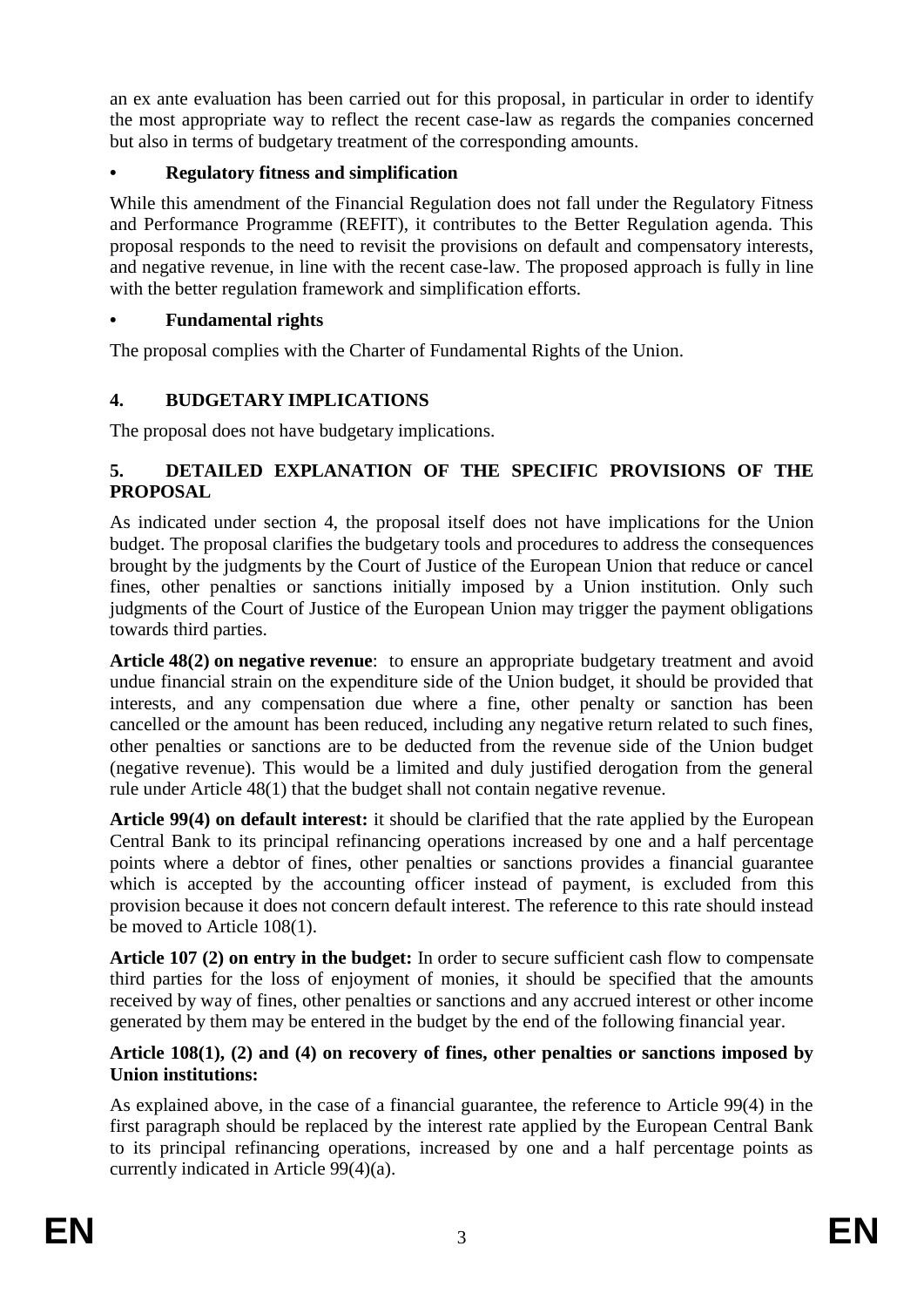In Article 108(2), a reference to sound financial management should replace the reference to aiming at positive returns. Taking into account the possibility of negative return on investments, the Commission should not aim at a positive expected return, if this requires taking an unduly high level of investment risk. Therefore, in accordance with the principle of sound financial management, it should be specified that the Commission when investing in financial assets should prioritise the aim of security and liquidity of the monies.

Pursuant to the general principle of *restitutio in integrum* applicable to the reimbursement of fines, other penalties or sanctions provisionally paid when later annulled or reduced by the Court of Justice of the European Union, it should be clarified that any negative return on the provisionally collected amount of fines, other penalties or sanctions should not be deducted from the amount to be repaid. Accordingly, the second subparagraph of Article 108(4) should be deleted. To compensate for the loss of enjoyment of monies, the amount repaid should be increased by an interest at the rate applied by the European Central Bank to its principal refinancing operations increased by one and a half percentage points, by analogy to the rate of interest that a debtor bears in case of deferred payment of a fine, other penalty or sanction covered by a financial guarantee.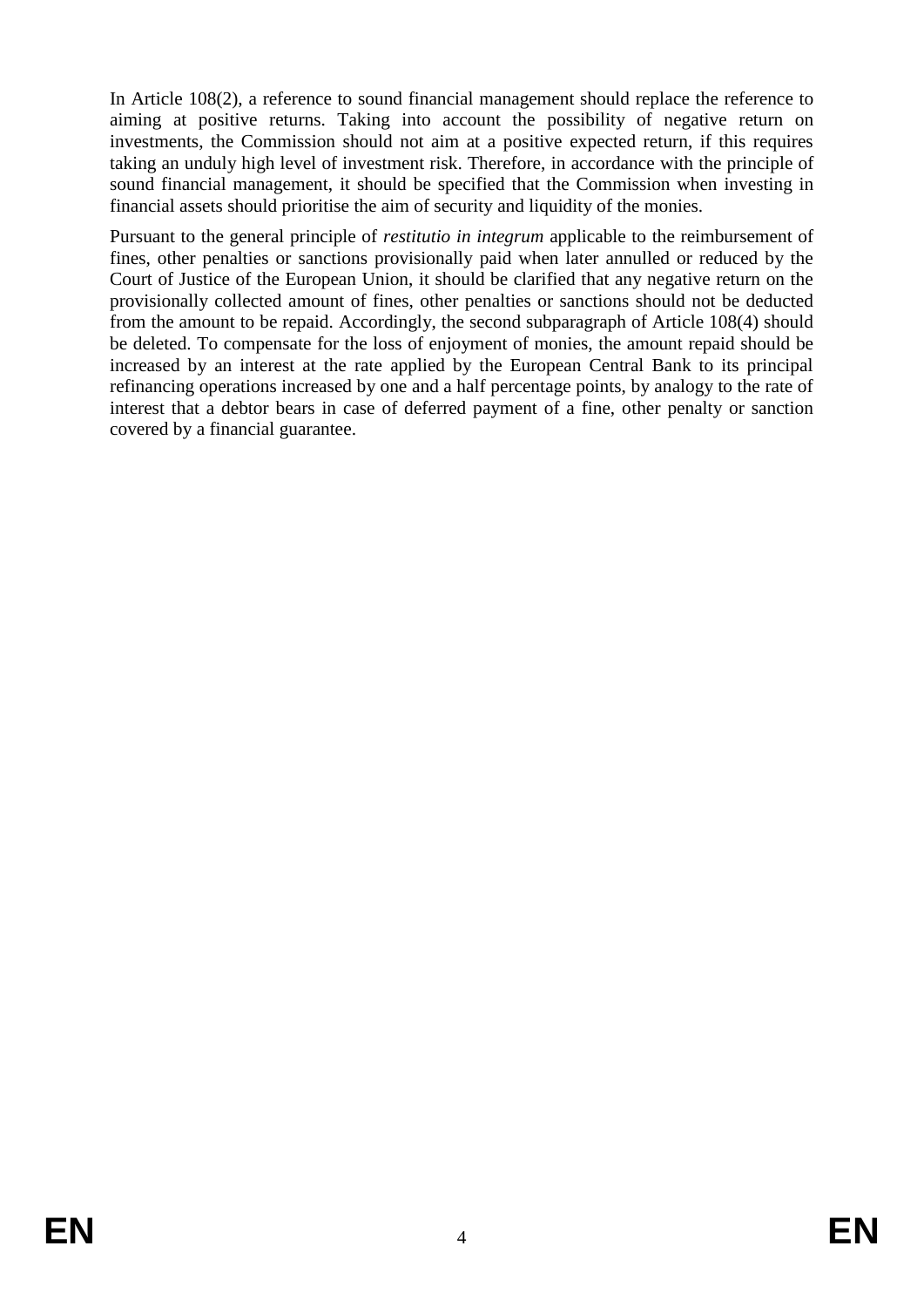#### 2022/0125 (COD)

#### Proposal for a

### **REGULATION OF THE EUROPEAN PARLIAMENT AND OF THE COUNCIL**

#### **amending Regulation (EU, Euratom) 2018/1046 on the financial rules applicable to the general budget of the Union**

THE EUROPEAN PARLIAMENT AND THE COUNCIL OF THE EUROPEAN UNION,

Having regard to the Treaty on the Functioning of the European Union, and in particular Article 322(1) thereof,

Having regard to the Treaty establishing the European Atomic Energy Community, and in particular Article 106a thereof,

Having regard to the proposal from the European Commission,

After transmission of the draft legislative act to the national parliaments,

Having regard to the opinion of the Court of Auditors<sup>1</sup>,

Acting in accordance with the ordinary legislative procedure<sup>2</sup>,

Whereas:

- (1) In its judgment of 20 January 2021 in Case C-301/19 P<sup>3</sup> , *Commission* v *Printeos*, the Court held that, on the basis of the obligation to take the necessary measures to comply with judgments of the Court of Justice of the European Union reducing or annulling a competition fine provisionally paid by an undertaking under Article 266(1) TFEU, the Commission was under an obligation to pay default interest for late repayment of the fine from the date the undertaking provisionally paid the fine to the Commission until the date of repayment.
- (2) That recent case law has led to unprecedented interest claims, far exceeding the interest earned on the amounts provisionally paid, for which appropriate solution needs to be found in the Union budget. To ensure an appropriate level of compensation in the event of reimbursement of a provisionally paid fine and the ability of the Union budget to satisfy the resulting financial needs, it is urgent to make a number of targeted amendments to the Financial Regulation.
- (3) In particular, it is necessary to include a derogation from the general rule set out in Article 48(1) of Regulation (EU, Euratom) 2018/1046 of the European Parliament and of the Council<sup>4</sup>, which provides the budget is not to contain negative revenue. That derogation should allow to deduct from the revenue of the general budget of the Union

 $\mathbf{1}$ <sup>1</sup> Opinion No XXX of XXX (OJ C, , p.).<br>
<sup>2</sup> Position of the European Parliament of N

Position of the European Parliament of XXX and decision of the Council of XXX.

<sup>3</sup> Judgment of the Court of Justice of 20 January 2021, European Commission v Printeos, SA, C-301/19 P, ECLI:EU:C:2021:39.

<sup>&</sup>lt;sup>4</sup> Regulation (EU, Euratom) 2018/1046 of the European Parliament and of the Council of 18 July 2018 on the financial rules applicable to the general budget of the Union, amending Regulations (EU) No 1296/2013, (EU) No 1301/2013, (EU) No 1303/2013, (EU) No 1304/2013, (EU) No 1309/2013, (EU) No 1316/2013, (EU) No 223/2014, (EU) No 283/2014, and Decision No 541/2014/EU and repealing Regulation (EU, Euratom) No 966/2012 (OJ L 193, 30.7.2018, p. 1).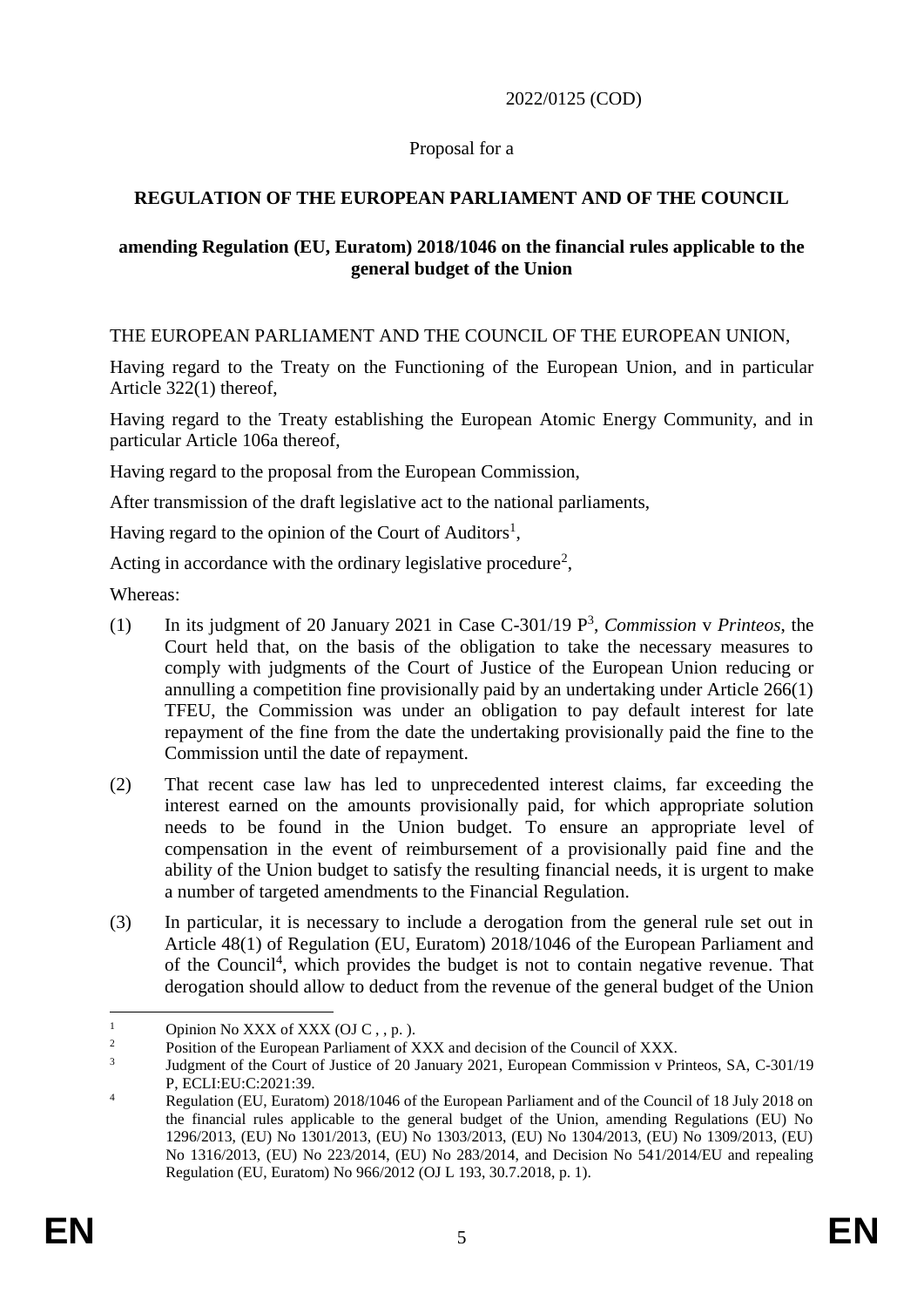any interest or other charge due, on the amounts of cancelled or reduced fines, other penalties or sanctions, including any negative return related to those amounts.

- (4) In order to comply with the general principle of restoration to the prior state (*restitutio in integrum*) applicable to fines, other penalties or sanctions imposed by Union institutions that are later cancelled or reduced by the Court of Justice, it is necessary to provide that any negative return on the provisionally collected amount of such fines, other penalties or sanctions imposed by Union institutions is not deducted from the amount to be repaid. It is therefore appropriate to delete the relevant provision in Article 108(4) of Regulation (EU, Euratom) 2018/1046.
- (5) To compensate for the loss of enjoyment of monies from the date the undertaking provisionally paid the fine to the Commission until the date of repayment, the amount to be repaid should be increased by an interest at the rate applied by the European Central Bank to its principal refinancing operations increased by one and a half percentage points as an adequate compensation for the undertaking in such situations, which excludes the need to apply any other interest rate on that amount. Furthermore, that rate corresponds to the interest rate applicable in relation to the debtor when the debtor chooses to defer the payment of a fine, another penalty or a sanction, and provides a financial guarantee instead of payment. It is also appropriate to clarify that the interest rate applicable in relation to the debtor when the debtor chooses to defer the payment of a fine, another penalty or a sanction, and provides a financial guarantee instead of payment does not constitute default interest for late payment, by amending Articles 99(4) and 108(1) of Regulation (EU, Euratom) 2018/1046.
- (6) In order to secure sufficient cash flow to compensate the concerned third parties for the loss of enjoyment of monies in the cases referred to in Article 108(4) of Regulation (EU, Euratom) 2018/1046, it is necessary to allow for the amounts received by way of fines, other penalties or sanctions and any accrued interest or other income generated by them to be entered in the budget by the end of the following financial year.
- (7) Taking into account the possibility of negative return on investments, the Commission should not aim at a positive expected return, should this require assuming a disproportionately high level of investment risk. The Commission should be allowed to invest in financial assets, while prioritising the aim of security and liquidity of the amounts provisionally paid as fines, other penalties or sanctions in accordance with the principle of sound financial management.
- (8) Given the urgent need to address the budgetary impact of the recent case law, this Regulation should enter into force on the day following that of its publication in the *Official Journal of the European Union*.
- (9) Regulation (EU, Euratom) 2018/1046 should therefore be amended accordingly,

HAVE ADOPTED THIS REGULATION:

#### *Article 1*

Regulation (EU, Euratom) 2018/1046 is amended as follows:

- (1) Article 48 is amended as follows:
	- (a) paragraph 1 is replaced by the following:
	- '1. The budget shall not contain negative revenue.';
	- (b) the following paragraph 1a is inserted: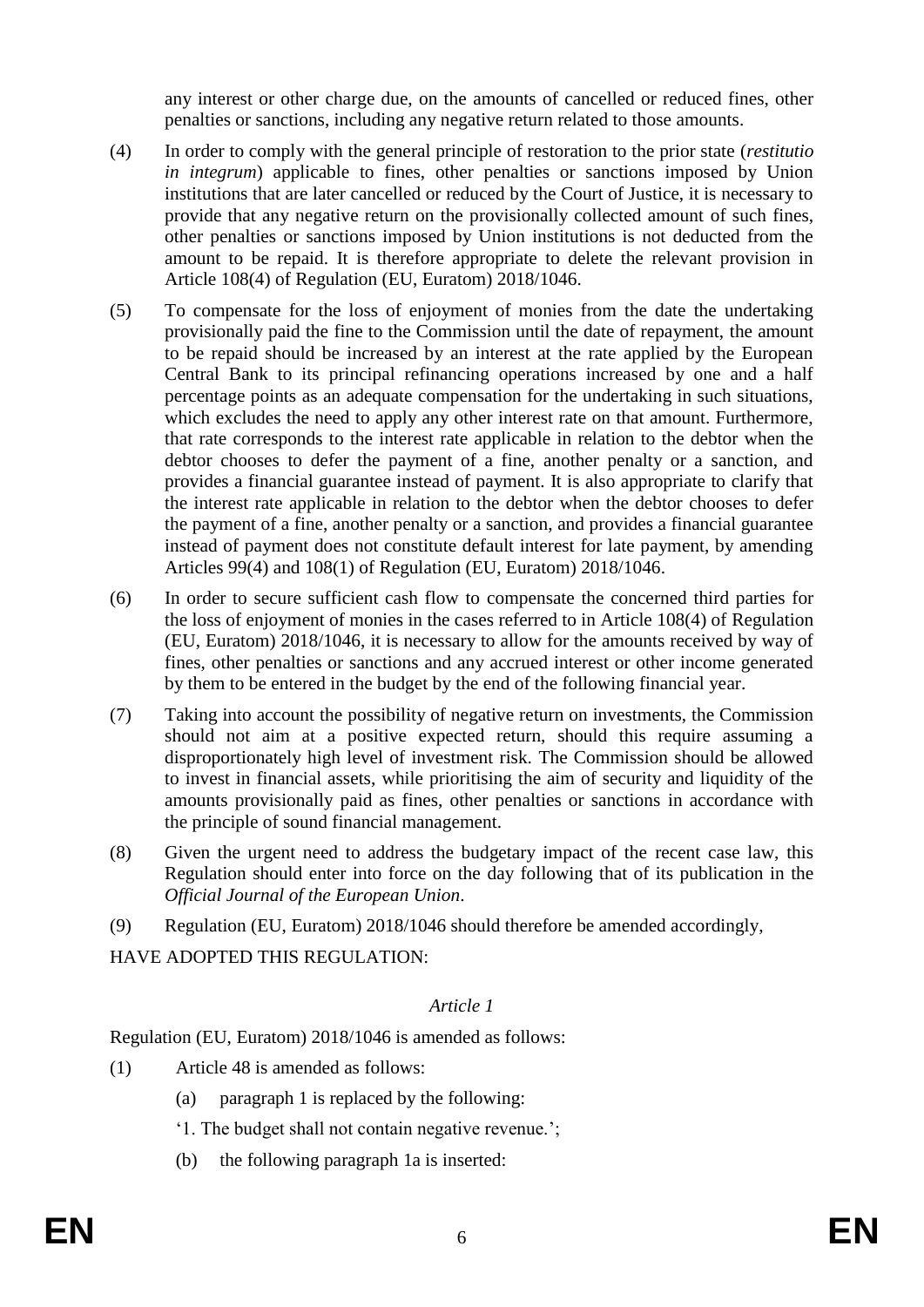'1a. By way of derogation from paragraph 1, the following shall be deducted from the revenue of the budget:

(a) negative remuneration of deposits in total;

(b) where the amounts of the fines, other penalties or sanctions under the TFEU or the Euratom Treaty referred to in Article 108(1) are cancelled or reduced by the Court of Justice of the European Union, any interest or other charge due to the parties concerned, including any negative return related to those amounts.'.

(2) in Article 99(4), the first subparagraph is replaced by the following:

'In the case of fines, other penalties or sanctions, the interest rate for amounts receivable not paid or covered by a financial guarantee acceptable to the accounting officer of the Commission within the deadline set in the decision of the Union institution imposing a fine, other penalty or sanction shall be the rate applied by the European Central Bank to its principal refinancing operations, as published in the C series of the *Official Journal of the European Union*, in force on the first calendar day of the month in which the decision imposing a fine, other penalty or sanction has been adopted, increased by three and a half percentage points.':

(3) in Article 107(2), the following second subparagraph is inserted:

'For the purposes of applying Article 48(1a), point (b), the necessary amounts referred to in paragraph 1 may be entered in the budget by the end of the following financial year.';

- (4) Article 108 is amended as follows:
	- (a) paragraphs 1 and 2 are replaced by the following:

'1. Where an action is brought before the Court of Justice of the European Union against a decision of a Union institution imposing a fine, other penalty or sanction under the TFEU or the Euratom Treaty and until such time as all legal remedies have been exhausted, the debtor shall either provisionally pay the amounts concerned on the bank account designated by the accounting officer of the Commission or lodge a financial guarantee acceptable to the accounting officer of the Commission. The guarantee shall be independent of the obligation to pay a fine, other penalty or sanction and shall be enforceable on demand. It shall cover the claim as to principal and interest that the debtor shall pay in the case referred to in point (b) of paragraph 3 at the rate applied by the European Central Bank to its principal refinancing operations, as published in the C series of the *Official Journal of the European Union*, in force on the first calendar day of the month in which the decision imposing a fine, other penalty or sanction has been adopted, increased by one and a half percentage points, as from the deadline set in the decision of the Union institution imposing a fine, other penalty or sanction.;

2. The Commission may invest the provisionally collected amounts in financial assets, prioritising the aim of security and liquidity of the monies in accordance with the principle of sound financial management.';

(b) paragraph 4 is amended as follows:

(i) the first subparagraph is replaced by the following:

'4. After all legal remedies have been exhausted and where the fine, other penalty or sanction has been cancelled or the amount has been reduced, one of the following measures shall be taken: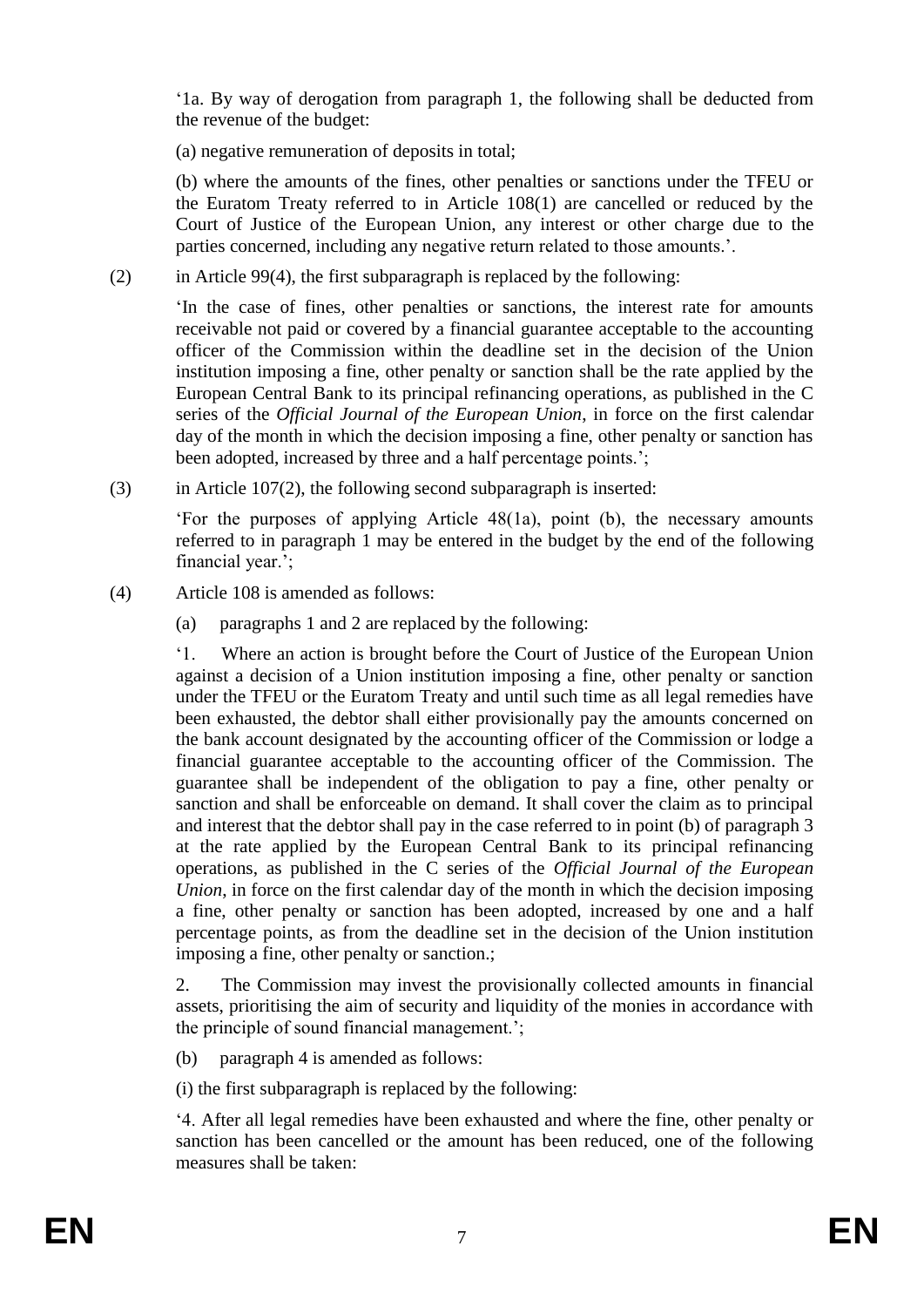(a) the provisionally collected amounts or, in the event of a reduction, the relevant part thereof shall be repaid to the third party concerned;

(b) where a financial guarantee has been lodged, it shall be released accordingly.

The amount or the relevant part thereof referred to in point (a) of the first subparagraph shall be increased by interest at the rate applied by the European Central Bank to its principal refinancing operations, as published in the C series of the *Official Journal of the European Union* in force on the first calendar day of the month in which the decision imposing a fine, other penalty or sanction was adopted, increased by one and a half percentage points.'

(ii) the second subparagraph is deleted.

### *Article 2*

This Regulation shall enter into force on the day following that of its publication in the *Official Journal of the European Union*.

This Regulation shall be binding in its entirety and directly applicable in all Member States. Done at Brussels,

*For the European Parliament For the Council The President The President*

# **COM (22) 184 Information Note**

#### **1. Proposal**

REGULATION OF THE EUROPEAN PARLIAMENT AND OF THE COUNCIL amending Regulation (EU, Euratom) 2018/1046 on the financial rules applicable to the general budget of the Union

### **2. Date of Commission document**

22/04/22

**3. Number of Commission document** 184

### **4. Number of Council document:**

Not applicable.

**5. Dealt with in Brussels by**

Budget Committee

**6. Department with primary responsibility**

Department of Finance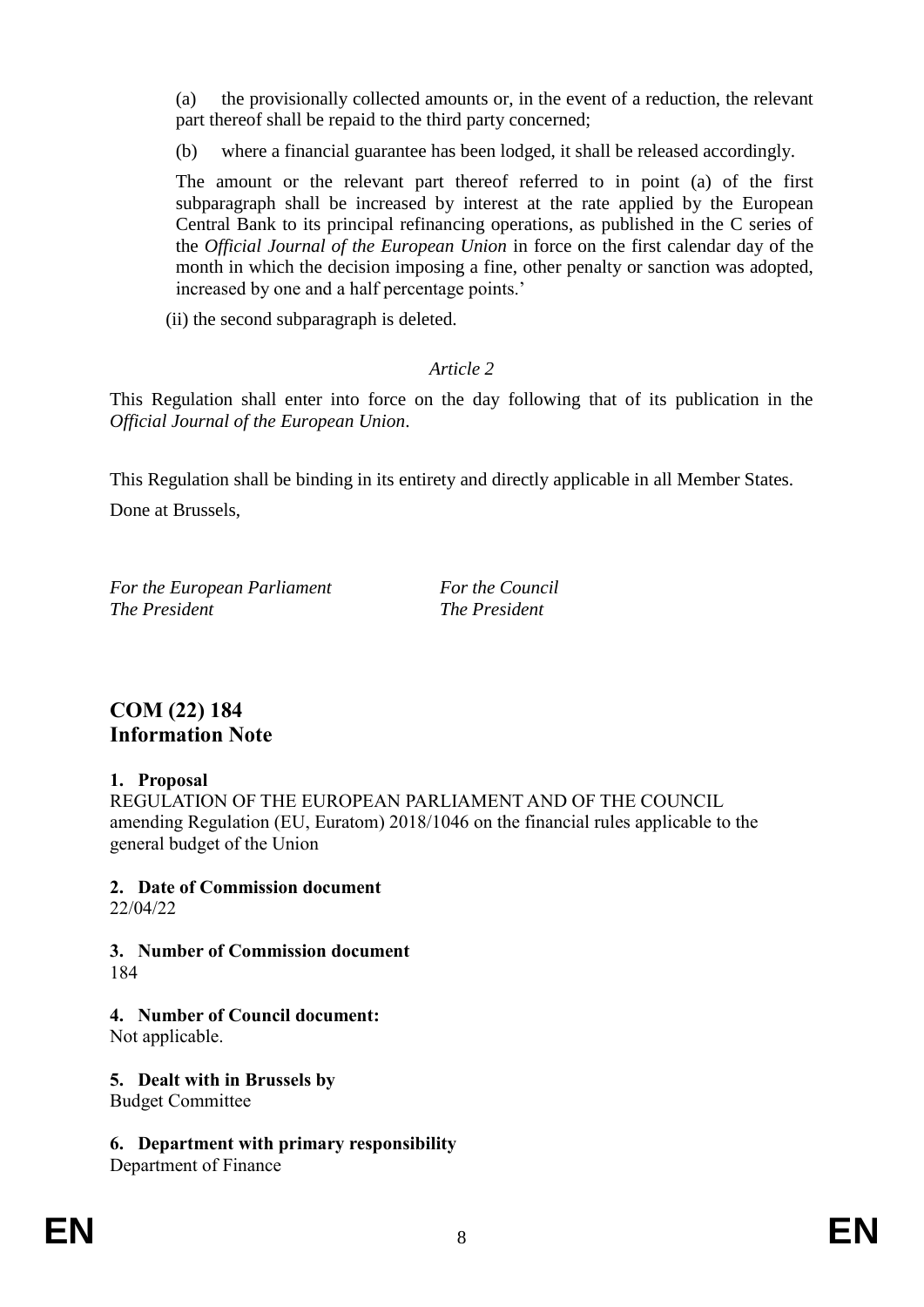### **7. Other Departments involved**

Not applicable.

### **8. Background to, Short summary and aim of the proposal**

The Commission proposes to amend the Financial Regulations to change the budgetary tools and procedures to address the consequences brought by the judgments by the Court of Justice of the European Union that reduce or cancel fines, other penalties or sanctions initially imposed by a Union institution. Only such judgments of the Court of Justice of the European Union may trigger the payment obligations towards third parties. These changes are proposed following the European Court of Justice judgment in the case of Commission v Printeos (C-301/19) which, for the first time, requires the Commission to pay punitive default interest to companies on provisionally collected fines, or provide a bank guarantee covering the amount of the fine and the applicable interest for deferred payment, until the final judgment is rendered in cases where the Court rules to annul the fine.

When the Commission imposes competition fines on a company, these fines can be subject to challenges in the Union courts. Pending the judgment, the company fined under Article 108(1) of the Financial Regulations is obliged to either provide a bank guarantee or to pay the fine on a provisional basis, which suspends the accumulation of interest on these fines. In the latter case, the Commission deposits the amount in a Budget Fines (BUFI) fund, which is invested in a conservative manner.

In the normal course of events, if the Court rules to annul the fine, the Commission must return the full amount including any interest paid to the company in question. If the validity of the fine is confirmed by the Court, the amount is entered in the EU budget as an "other receipt" via a budgetary adjustment (Draft Amending Budget) or via inclusion in the annual budget surplus, thus leading to a reduction in the Gross National Income contributions of the Member States.

However, in the judgment of 20/01/2021 (C-301-19 P, Commission vs. Printeos), the Court of Justice ruled that in all cases where a fine is cancelled by the Court, the Commission is obliged to pay punitive interest to the company in question, starting from the time the fine is provisionally paid up until the point of reimbursement.

In the context of its appeal in case C-221/22 P, Commission v Deutsche Telekom, the Commission requested the Court to review its judgment in Printeos, with a view to clarifying the obligations, which are incumbent on the Commission in the event of the reduction or annulment of a provisionally paid fine to adequately compensate the addressee of a fine for the unavailability of the fine paid during the period, when it was subject to judicial review.

However, as long as the Court of Justice has not provided the clarifications sought, the Commission is now faced with a series of unprecedented claims for default interest, which comes under Heading 7 of the Multi Annual Financial Framework (administrative expenditure of the Union). This heading is already under strain given the impact of inflation on salaries, pensions and non-staff related administration expenditure.

To compensate for the loss of enjoyment of monies from the date the undertaking provisionally paid the fine to the Commission until the date of repayment. It is proposed that the amount repaid should be increased by interest at the rate applied by the European Central Bank to its principal refinancing operations increased by one and a half percentage points as an adequate compensation for the undertaking in such situations,. This excludes the need to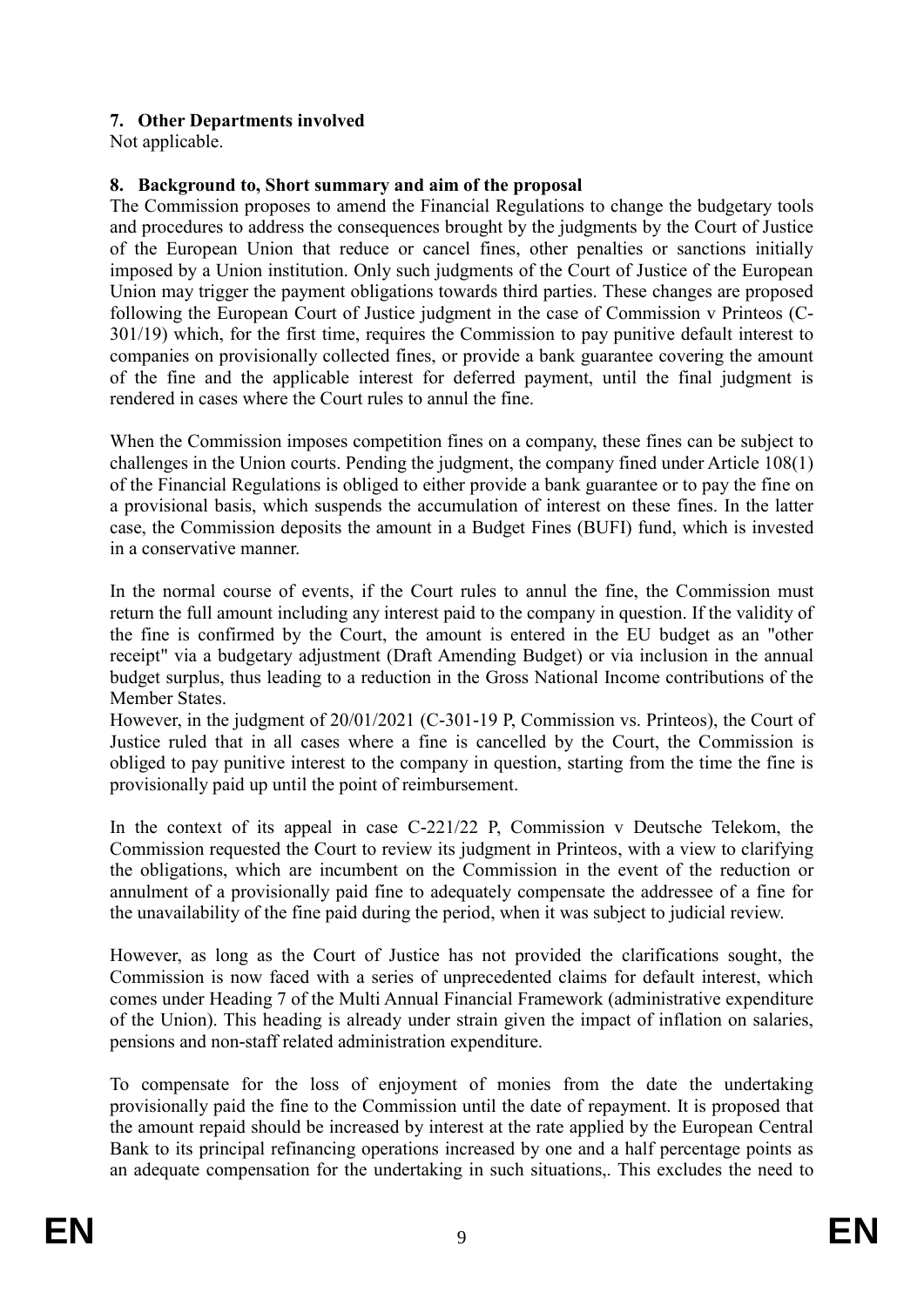apply any other interest rate on that amount.

By derogation from the general rule that the budget shall not contain negative revenue, it is proposed that the above-referred interest and any other charge due on such cancelled or reduced amounts of fines, other penalties or sanctions, including any negative return related to those amounts should be considered as negative revenue of the Union's budget. As such the Commission believes a rapid, long-term solution is required.

### **9. Legal basis of the proposal**

- Article 322(1) of the Treaty on the Functioning of the European Union;
- Regulation (EU, Euratom) 2018/1046 of the European Parliament and of the Council of 18 July 2018 on the financial rules applicable to the general budget of the Union, amending Regulations (EU) No 1296/2013, (EU) No 1301/2013, (EU) No 1303/2013, (EU) No 1304/2013, (EU) No 1309/2013, (EU) No 1316/2013, (EU) No 223/2014, (EU) No 283/2014, and Decision No 541/2014/EU and repealing Regulation (EU, Euratom) No 966/2012. (OJ L 193, 30.7.2018, p. 1.).

#### **10. Voting Method OMV**

### **11. Role of the EP**

Co-decision.

### **12. Category of proposal**

This proposal is of significance to Ireland.

### **13. Implications for Ireland & Ireland's Initial View**

The Department of Finance will continue to examine this proposal carefully and we will engage constructively in negotiations.

### **14. Impact on the public**

The implications are subject to ongoing negotiations and the final agreement; however, there may be an impact on national contributions for all Member States.

#### **15. Have any consultations with Stakeholders taken place or are there any plans to do so?**

The Department will engage with relevant stakeholders as appropriate.

## **16. Are there any subsidiarity issues for Ireland?**

No.

## **17. Anticipated negotiating period**

The proposal was put forward by the Commission at the Budget Committee meeting on 22 April 2022 where it was discussed for the first time. At which all intervening Member States, including Ireland, entered a scrutiny reservation and followed up with a series of technical questions. The Commission will provide written replies at the next Budget Committee meeting, with Council Legal Services input followed by further discussions at Budget Committee.

### **18. Proposed implementation date**